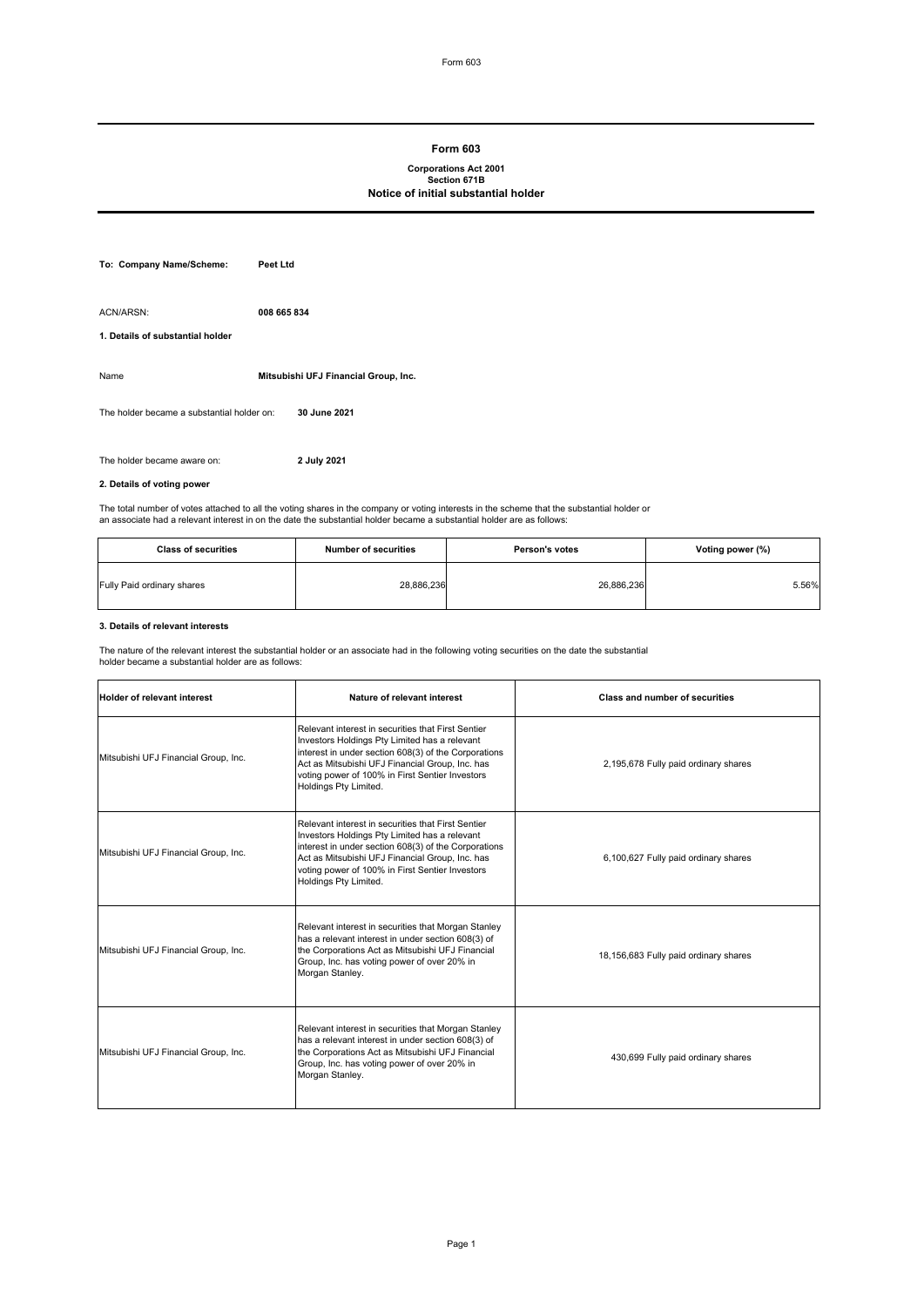| Mitsubishi UFJ Financial Group, Inc. | Relevant interest in securities that Morgan Stanley<br>has a relevant interest in under section 608(3) of<br>the Corporations Act as Mitsubishi UFJ Financial<br>Group, Inc. has voting power of over 20% in<br>Morgan Stanley. | 2,549 Fully paid ordinary shares |
|--------------------------------------|---------------------------------------------------------------------------------------------------------------------------------------------------------------------------------------------------------------------------------|----------------------------------|
|--------------------------------------|---------------------------------------------------------------------------------------------------------------------------------------------------------------------------------------------------------------------------------|----------------------------------|

# **4. Details of present registered holders**

The persons registered as holders of the securities referred to in paragraph 3 above are as follows:

| <b>Holder of relevant</b><br>interest | Registered holder of<br>securities                           | Person entitled to be<br>registered as holder | <b>Class and number of securities</b>   |
|---------------------------------------|--------------------------------------------------------------|-----------------------------------------------|-----------------------------------------|
| Mitsubishi UFJ Financial Group, Inc.  | Citibank N A Hong Kong                                       | Not applicable                                | 1,659,666 Fully paid ordinary           |
| Mitsubishi UFJ Financial Group, Inc.  | National Custodian Services                                  | Not applicable                                | 536,012 Fully paid ordinary<br>shares   |
| Mitsubishi UFJ Financial Group, Inc.  | Citicorp Nominees Pty Limited<br>(Australia)                 | Not applicable                                | 6,100,627 Fully paid ordinary<br>shares |
| Mitsubishi UFJ Financial Group, Inc.  | <b>HSBC Custody Nominees</b><br>(Australia) Limited          | Not applicable                                | 18,587,382 Fully paid ordinary          |
| Mitsubishi UFJ Financial Group, Inc.  | Morgan Stanley Australia<br>Securities (Nominee) Pty Limited | Not applicable                                | 2,549 Fully paid ordinary<br>shares     |

#### **5. Consideration**

The consideration paid for each relevant interest referred to in paragraph 3 above, and acquired in the four months prior to the day that the substantial holder became a substantial holder is as follows:

| <b>Holder of relevant</b><br>interest | Date of acquisition | Consideration |          | <b>Class and number of securities</b> |
|---------------------------------------|---------------------|---------------|----------|---------------------------------------|
|                                       |                     | Cash          | Non-cash |                                       |
| See Annexure B to this notice         |                     |               |          |                                       |

# **6. Associates**

The reasons the persons named in paragraph 3 above are associates of the substantial holder are as follows:

| Name and ACN/ARSN (if applicable) | Nature of association                                                                                                               |
|-----------------------------------|-------------------------------------------------------------------------------------------------------------------------------------|
| See Annexure A to this notice     | Each company referred to is an associate of Mitsubishi UFJ Financial Group, Inc. under section 12 of the<br><b>Corporations Act</b> |

# **7. Addresses**

The addresses of persons named in this form are as follows:

| Name                                    |                                                                      |
|-----------------------------------------|----------------------------------------------------------------------|
| Mitsubishi UFJ<br>Financial Group. Inc. | Tokyo 100-8330.<br>. Japar<br>Chivoda-ku.<br>Marunouchi.<br>$12 - 1$ |

#### **8. Signature**

R. Sakuma

Ryuichiro Sakuma

Authorised signatory

Dated 5 July 2021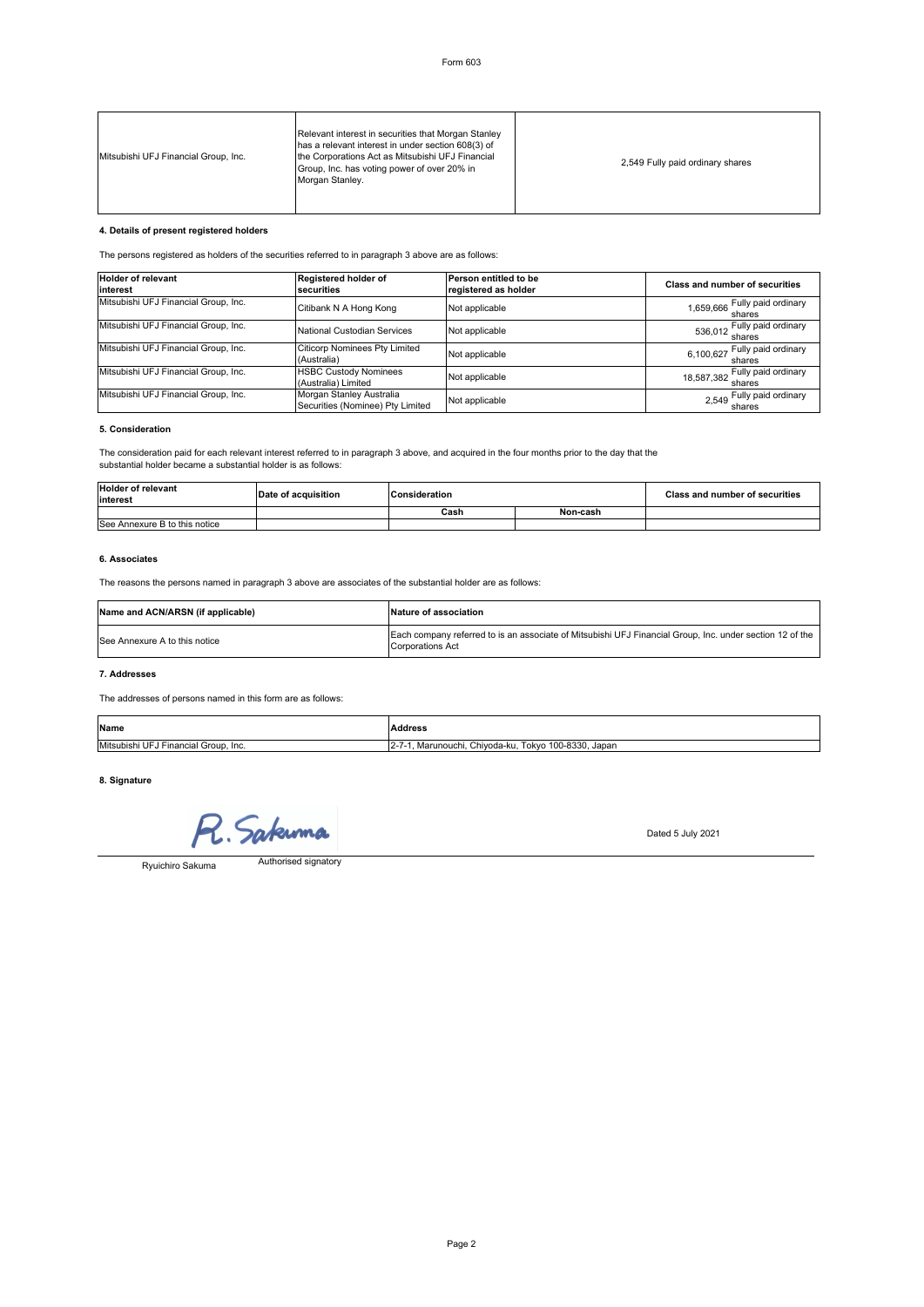# **Annexure A**

This is Annexure A of 6 pages referred to in Form 603 (Notice of initial substantial holder), signed by me and dated 5 July 2021

R. Sakuma

Ryuichiro Sakuma

Authorised signatory Dated 5 July 2021

#### **SCHEDULE**

MUFG Bank, Ltd. Mitsubishi UFJ Trust and Banking Corporation Mitsubishi UFJ Securities Holdings Co., Ltd. MU Business Engineering, Ltd. The Mitsubishi UFJ Factors Limited Mitsubishi UFJ Jinji Service Co., Ltd. MU Techno-service Co., Ltd. Tokyo Credit Service, Ltd. Tokyo Associates Finance Corp. MU Business Service Co., Ltd. Mitsubishi UFJ Loan Business Co.,Ltd. Mitsubishi UFJ Information Technology, Ltd. MU Center Service Tokyo Co., Ltd. MU Center Service Nagoya Co., Ltd. MU Center Service Osaka Co., Ltd. MU Business Aid Co., Ltd. MU Property Reserch Company Limited Mitsubishi UFJ Home Loan CREDIT CO., LTD. The Diamond Home Credit Company Limited Mitsubishi UFJ Reserch & Consulting Co., Ltd. MU Frontier Servicer Co., Ltd. Otemachi Guarantee Co., Ltd. GD Holdings Company Limited MU Loan Administration Support Co., Ltd. MU Communications Co.,Ltd. Japan Electronic Monetary Claim Organization MU Business Partner Co., Ltd. MUT Business Outsourcing Co., Ltd. Mezzanine Solution II Limited Partnership Mezzanine Solution III Limited Partnership Mitsubishi UFJ Capital Co., Ltd. Mitsubishi UFJ Capital Ⅲ, Limited Partnership Mitsubishi UFJ Capital Ⅳ, Limited Partnership Mitsubishi UFJ Capital Ⅴ, Limited Partnership Mitsubishi UFJ Capital Ⅵ, Limited Partnership Mitsubishi UFJ Capital Ⅶ, Limited Partnership Mitsubishi UFJ Life Science 1, Limited Partnership Mitsubishi UFJ Life Science 2, Limited Partnership Tohoku Senary Industry Support, Limited Partnership OiDE Fund Investment Limited Partnership Mitsubishi UFJ Personal Financial Advisers Co., Ltd. Mitsubishi UFJ Financial Partners Co.,Ltd. The Mitsubishi Asset Brains Company, Limited BOT Lease Co., Ltd. The Chukyo Bank, Ltd. Nippon Mutual Housing Loan Co., Ltd. JM Real Estate Co., Ltd. Jibun Bank Corporation JACCS CO.,LTD. JALCARD Inc. Yume Shokei Fund No.2 Yume Shokei Fund No.3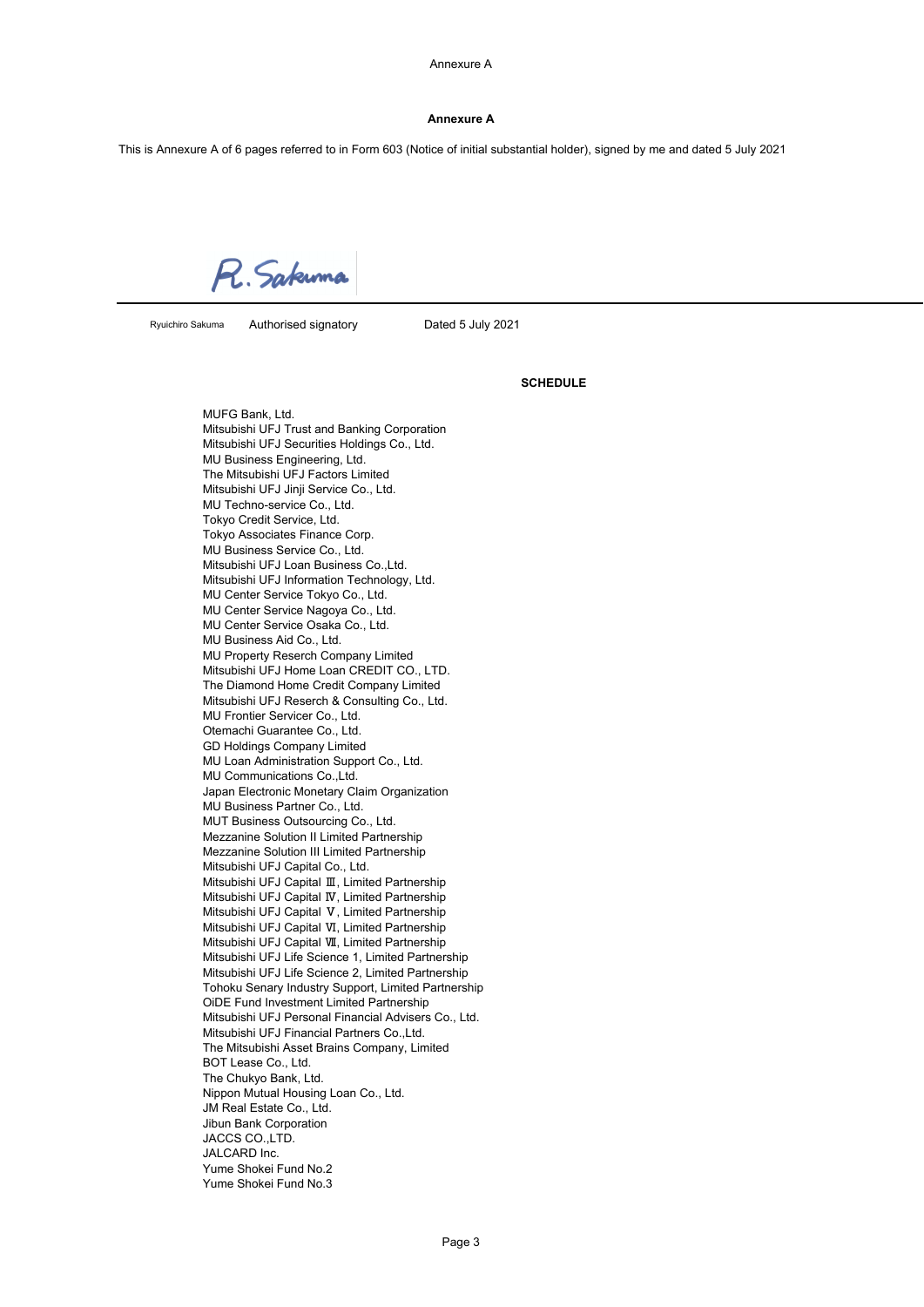Marunouchi Capital Fund II Limited Partnership M・U・Trust Sougou Kanri Co., Ltd. Mitsubishi UFJ Trust Business Co., Ltd. Ryoshin Data Co., Ltd. Mitsubishi UFJ Trust Systems Co., Ltd. Mitsubishi UFJ Trust Investment Technology Institute Co., Ltd. Mitsubishi UFJ Trust Hosyo Co., Ltd. M・U・Trust・Apple Planning Company, Ltd. Mitsubishi UFJ Real Estate Services Co., Ltd. Mitsubishi UFJ Daiko Business Co., Ltd. The Master Trust Bank of Japan, Ltd. MU Investments Co., Ltd. Japan Shareholder Services Ltd. Mitsubishi UFJ Kokusai Asset Management Co., Ltd. Tokumei-Kumiai (CPI) Tokumei-Kumiai (GII) Tokumei-Kumiai (Gate Bridge 1) Tokumei-Kumiai (CENTOMILIARDO) Tokumei-Kumiai (MEET) Tokumei-Kumiai (FIELD) Ippan Shadan Houjin Leone Jointly Managed Monetary Trust Fund (Fund Number:550001) MU Trust Property Management Co., Ltd. Tokumei-Kumiai (RICE) TOKKINGAI (Fund Number.900338) TOKKINGAI (Fund Number.900327) TOKKINGAI (Fund Number.900344) AMP Capital Investors KK MM Partnership MUS Information Systems Co., Ltd. MUS Business Service Co., Ltd. Mitsubishi UFJ Morgan Stanley Securities Co., Ltd. Mitsubishi UFJ Morgan Stanley PB Securities Co., Ltd. kabu.com Securities Co., Ltd. Morgan Stanley MUFG Securities Co., Ltd. Mitsubishi UFJ NICOS Co., Ltd. Card Business Service Co.,Ltd. MU NICOS Business Service Co., Ltd. MU NICOS Credit Co.,Ltd. Ryoshin DC Card Company Ltd. JMS Co., Ltd. Paygent Co., Ltd. JA Card Co., Ltd ACOM CO., LTD. IR Loan Servicing, Inc. MU Credit Guarantee Co., Ltd. Japan Digital Design, Inc. Crowd Money Inc. MUMEC Visionary Design, Ltd. Global Open Network, Inc. Global Open Network Japan, Inc. MUFG Innovation Partners Co., Ltd. MUFG Innovation Partners No.1 Investment Partnership Mitsubishi Research Institute DCS Co.,Ltd. HR Solution DCS Co.,Ltd. Mitsubishi UFJ Lease & Finance Company Limited Hitachi Capital Corporation Nihombashi TG Jigyo Kyodo Kumiai NIHOMBASHI TG SERVICE CO., LTD. SHIN-NIHOMBASHI TSUSHO CO., LTD. Solution Design Co.,ltd. Nippon Record Keeping Network Co., Ltd. Banco MUFG Brasil S.A. 9808680 Canada Inc. BTMU (Curacao) Holdings N.V. MUFG Bank (Europe) N.V. MUFG Business Services (Holland) B.V. MUFG Funding (UK) Limited MUFG Europe Lease (Deutschland) GmbH MUFG Bank (Malaysia) Berhad MUFG North America International, Inc.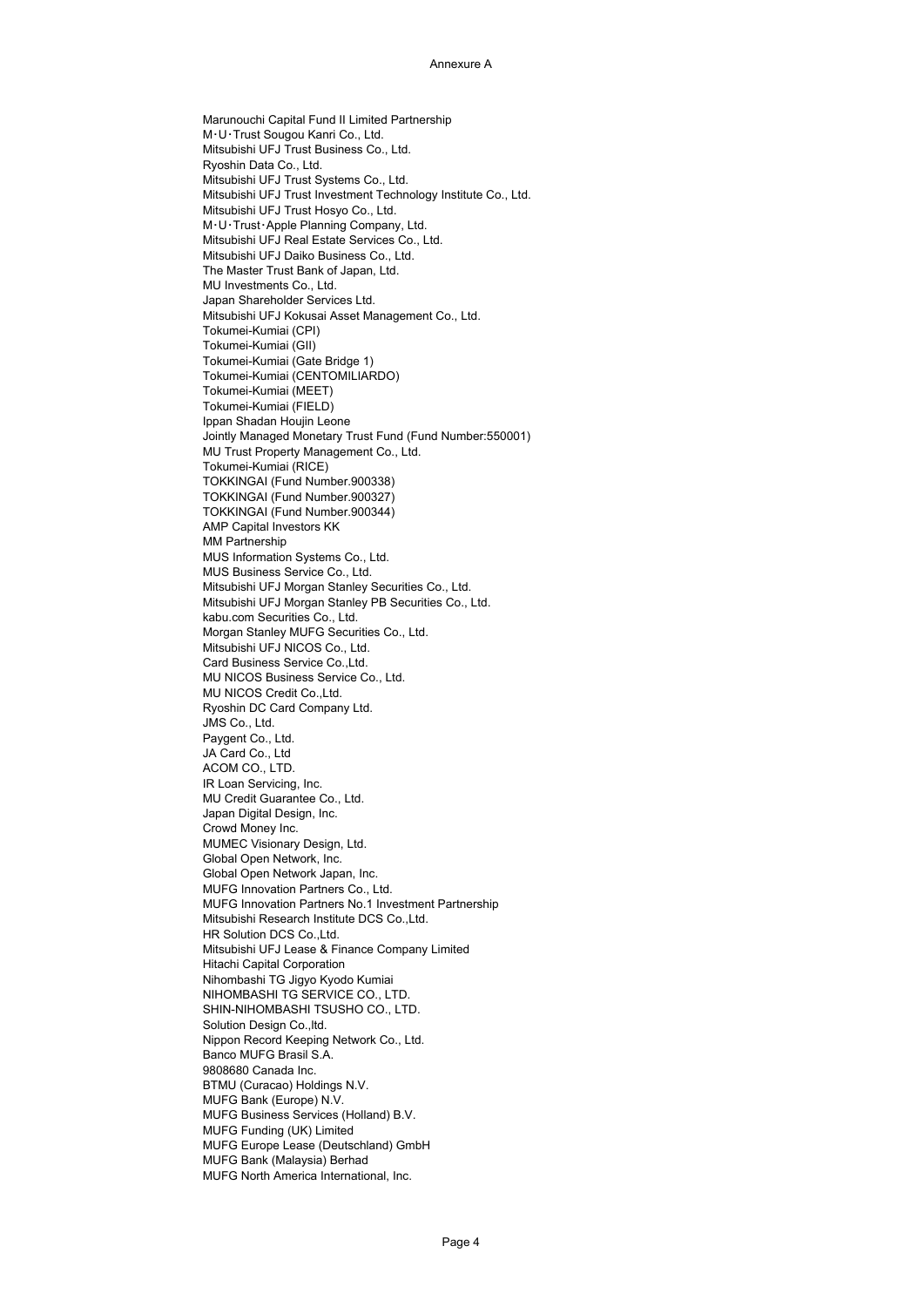MUFG Bank Mexico, S.A. MUFG Nominees (HK) Limited MUFG Nominees (UK) Limited MUFG Americas Holdings Corporation MUFG Union Bank, N.A. Union Bank of California Leasing, Inc. UBOC Community Development Corporation UnionBanc Investment Services, LLC Bankers Commercial Corporation UnionBanCal Equities, Inc. UnionBanCal Leasing Corporation UnionBanCal Mortgage Corporation Mills-Ralston, Inc. HighMark Capital Management, Inc. BCC OX I, Inc. BCC OX II, Inc. SEMA OP9 LLC SEMA OP8 LLC MORGANTOWN OL6 LLC MORGANTOWN OL7 LLC MORGANTOWN OL5 LLC DICKERSON OL4 LLC TRL One A, LLC TRL One B, LLC TRL One, LP BM1,LLC UB Leasing Corporation Pacific Capital Statutory Trust I Shiloh Ⅳ Wind Project, LLC Shiloh Ⅳ Holdings Lessor Trust Green Union I Trust Green Union II Trust Green Union III Trust Tohlease Corporation MUFG Americas Funding Corporation MUFG Americas Financial & Leasing Corporation B-4 U.B. Vehicle Leasing, Inc. MUFG Americas Leasing Corporation MUFG Americas Financial Services, Inc. MUFG Americas Leasing (Canada) Corporation MUFG Americas Leasing & Finance, Inc. MUFG Americas Capital Leasing & Finance, LLC MUFG Americas Corporate Advisory, Inc. MUFG Americas LF Capital LLC MUFG Americas Capital Company MUFG Fund Services (USA) LLC MUFG Securities Americas Inc. MUFG Capital Analytics LLC MUFG Investor Services (US), LLC Intrepid Investment Bankers LLC Southern California Business Development Corporation Catalina Solar Holdings Lessor Trust Catalina Solar, LLC Morgan Stanley MUFG Loan Partners, LLC PT U Finance Indonesia PT. MU Research and Consulting Indonesia MU Research and Consulting (Thailand) Co., Ltd. MUFG Participation (Thailand) Co., Ltd. AO MUFG Bank (Eurasia) MUFG Bank (China), Ltd. BTMU Preferred Capital 8 Limited BTMU Preferred Capital 9 Limited BTMU Liquidity Reserve Investment Limited MUFG Bank Turkey Anonim Sirketi Bank of Ayudhya Public Company Limited Krungsri Ayudhya AMC Limited Krungsri Factoring Company Limited Ayudhya Development Leasing Company Limited Ayudhya Capital Auto Lease Public Company Limited Krungsriayudhya Card Company Limited General Card Services Limited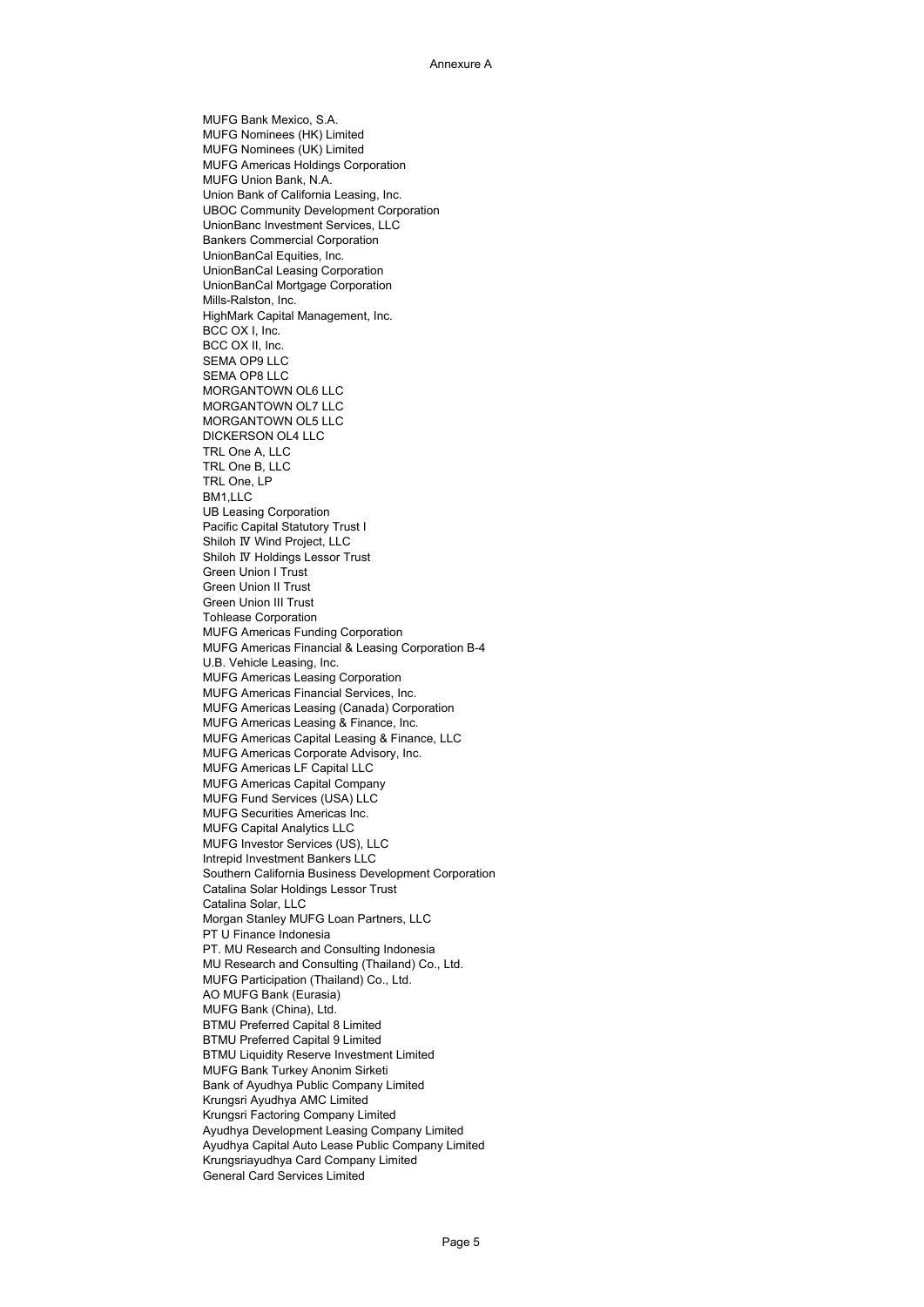Ayudhya Capital Services Company Limited Krungsri General Insurance Broker Limited Krungsri Life Assurance Broker Limited Krungsri Asset Management Company Limited Total Services Solutions Public Company Limited Ngern Tid Lor Company Limited Krungsri Securities Public Company Limited Siam Realty and Services Security Co.,Ltd. Krungsri Leasing Services Co., Ltd. Hattha Kaksekar Limited Krungsri Finnovate Co., Ltd. Tesco Card Services Limited BTMU Liquidity Reserve Investment 2 Limited BTMU Liquidity Reserve Investment 3 Limited PT Guna Dharma PT Bank Danamon Indonesia, Tbk. PT Adira Quantum Multifinance PT Adira Dinamika Multi Finance Tbk PT Asuransi Adira Dinamika BOT Lease (HK) Co., Ltd. PT Bumiputera - BOT Finance BOT Lease Holding Philippines, Inc. BOT Lease and Finance, Philippines, Inc. BOT Lease (Thailand) Co., Ltd. MUFG Holding (Thailand) Co., Ltd. Bangkok MUFG Limited BOT Lease(Eurasia)LLC BOT Lease (Tianjin) Co., Ltd. BOTL Factoring (Shanghai) Co., Ltd. BOT LEASE MEXICO S.A. DE C.V. BOT FINANCE MEXICO, S.A. DE C.V., SOFOM, E.N.R. GOLDEN ASIA FUND VENTURES LTD. Lakefield Wind Project OP Trust Lakefield Wind Project, LLC Pacwind Holdings Lessor Trust Pacific Wind, LLC Vietnam Joint Stock Commercial Bank for Industry and Trade GOLDEN ASIA FUND II, L.P. Security Bank Corporation Mitsubishi UFJ Trust International Limited Mitsubishi UFJ Baillie Gifford Asset Management Limited Mitsubishi UFJ Investor Services & Banking (Luxembourg) S.A. MUFG Lux Management Company S.A. Mitsubishi UFJ Investment Services (HK) Limited Mitsubishi UFJ Asset Management (UK) Ltd. LUX J1 FUND MUFG Investor Services Holdings Limited MUFG Fund Services (Bermuda) Limited MUFG Fund Services (Cayman) Limited MUFG Fund Services (Cayman) Group Limited MUFG Fund Services (Ireland) Limited Fund Secretaries Limited MUFG Fund Services Limited MUFG Fund Services (Canada) Limited MUFG Fund Services (UK) Limited MUFG Fund Services (Halifax) Limited MUFG Fund Services (Singapore) Pte. Ltd. MUFG Fund Services (Hong Kong) Limited MUFG Alternative Fund Services (Cayman) Limited Firtown International Holdings Ltd. General Secretaries Ltd. AFS Controlled Subsidiary 1 Ltd. AFS Controlled Subsidiary 2 Ltd. AFS Controlled Subsidiary 3 Ltd. MUFG Alternative Fund Services (Ireland) Limited MUFG Alternative Fund Services (Jersey) Limited MUFG Jersey Management Company Limited MUFG Controlled Subsidiary 1 (Cayman) Limited SWS MU FUND MANAGEMENT CO.,LTD. SWSMU (SHANGHAI) ASSETS MANAGEMENT COMPANY LIMITED AMP Capital Holdings Limited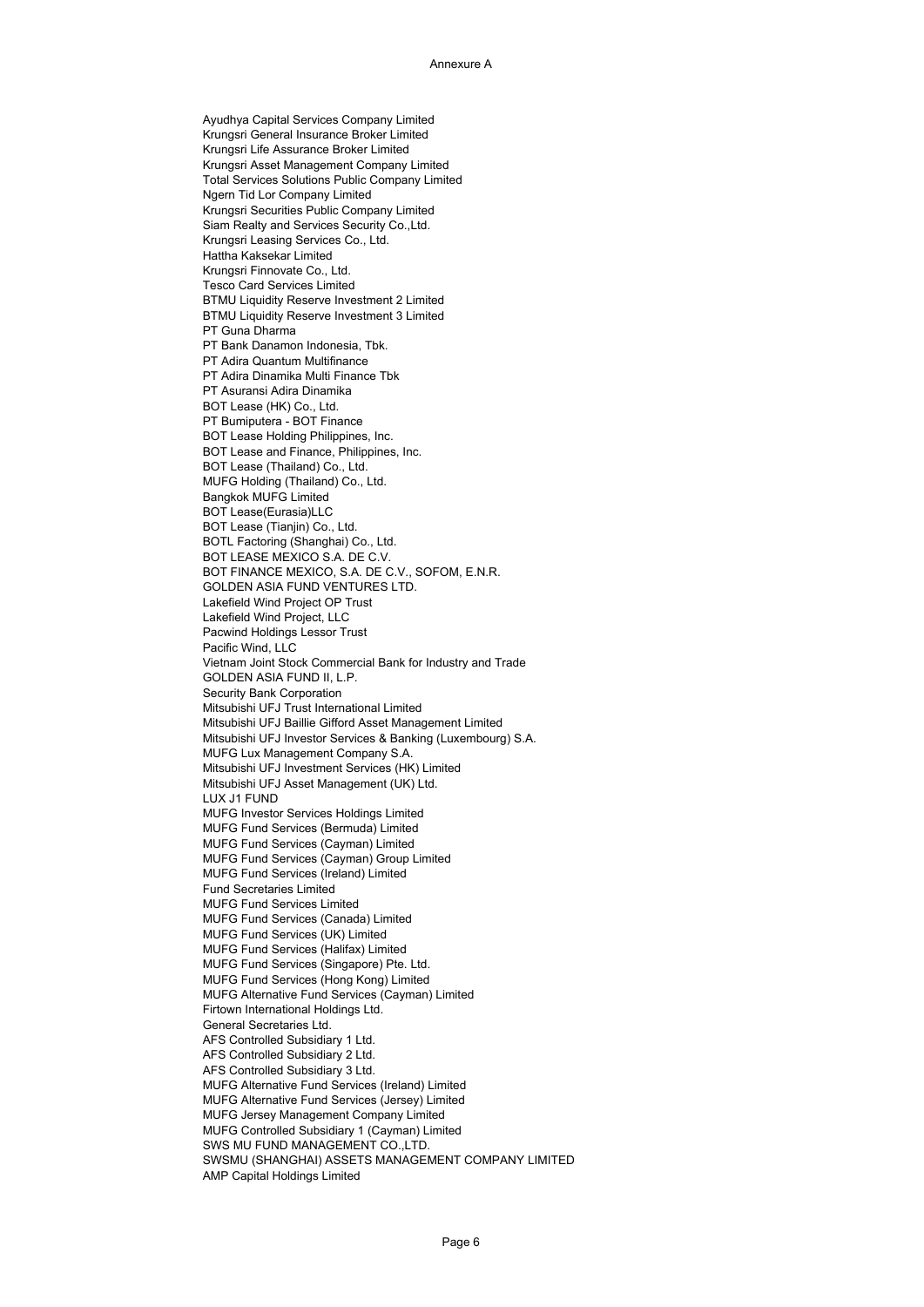MUFG Global Fund SICAV MUFG Securities EMEA plc MUFG Securities (Europe) N.V. MUFG Securities Asia (Singapore) Limited MUFG Securities Asia Limited Mitsubishi UFJ Wealth Management Bank (Switzerland), Ltd. MUFG Securities (Canada), Ltd. EASY BUY Public Company Limited ACOM CONSUMER FINANCE CORPORATION MUFG Capital Finance 8 Limited MUFG Capital Finance 9 Limited GOLDEN ASIA FUND, L.P. DCS Information Technology (Shanghai) Co., Ltd MRIDCS Americas, Inc. Morgan Stanley Purple Finance (Cayman) International Ltd. Bangkok Mitsubishi UFJ Lease Co., Ltd The California-Sansome Corporation First Sentier Investors Holdings Pty Limited First Sentier Investors (Malta) Limited (COMPANY CODE C41267) First Sentier Investors (Malta) Holdings Limited (COMPANY CODE C41260) CFSIM (COMPANY NO. 00153197) FIRST SENTIER INVESTORS (LUXEMBOURG) EDIF II GP S.Á.R.L (COMPANY NO. B204413) FIRST SENTIER INVESTORS (AUSTRALIA) IM LTD (ACN 114 194 311) FIRST SENTIER INVESTORS (AUSTRALIA) INFRASTRUCTURE HOLDINGS LTD (ACN 085 313 926) FIRST SENTIER INVESTORS (AUSTRALIA) INFRASTRUCTURE MANAGERS PTY LTD (ACN 101 384 294) FIRST SENTIER INVESTORS (AUSTRALIA) IP HOLDINGS PTY LIMITED (ACN 625 765 399) FIRST SENTIER INVESTORS (AUSTRALIA) RE LTD (ACN 006 464 428) FIRST SENTIER INVESTORS (AUSTRALIA) SERVICES PTY LIMITED (ACN 624 305 595) FIRST SENTIER INVESTORS (HONG KONG) NOMINEES LIMITED (CR NO. 0206615) FIRST SENTIER INVESTORS (HONG KONG) AMC LIMITED (CR NO. 0580652) FIRST SENTIER INVESTORS (HONG KONG) LIMITED (CR NO. 0206616) FIRST SENTIER INVESTORS ASIA HOLDINGS LIMITED (ACN 054 571 701) FIRST SENTIER INVESTORS EUROPE HOLDINGS LIMITED (COMPANY NO. 03904310) FIRST SENTIER INVESTORS REALINDEX PTY LTD (ACN 133 312 017) FIRST SENTIER INVESTORS (LUXEMBOURG) EDIF I FEEDERS MC S.A.R.L (COMPANY NO. B134314) FIRST SENTIER INFRASTRUCTURE MANAGERS (INTERNATIONAL) LIMITED (COMPANY NO. 298444) FIRST SENTIER INVESTORS (UK) IM LIMITED (COMPANY NO. SC047708) FIRST SENTIER INVESTORS (UK) SERVICES LIMITED (COMPANY NO. 03904320) FIRST SENTIER INVESTORS (IRELAND) LIMITED (COMPANY NO. 629188) FIRST SENTIER INVESTORS (JAPAN) LIMITED (COMPANY NUMBER 0104-01-093090) FIRST SENTIER INVESTORS (SINGAPORE) (REGISTRATION NO. 196900420D) FIRST SENTIER INVESTORS (UK) FUNDS LIMITED (COMPANY NO. 02294743) FIRST SENTIER INVESTORS (US) LLC (FILE NUMBER 546 9442) FIRST SENTIER INVESTORS (LUXEMBOURG) EDIF I MC S.A.R.L (COMPANY NO. B128117) FIRST SENTIER INVESTORS (SINGAPORE) HOLDINGS LIMITED (REGISTRATION NO. 199901706Z) FIRST SENTIER INVESTORS INTERNATIONAL IM LIMITED (COMPANY NO. SC079063) FSIB LTD (REGISTRATION NO. 26193) SI HOLDINGS LIMITED (COMPANY NO. SC109439)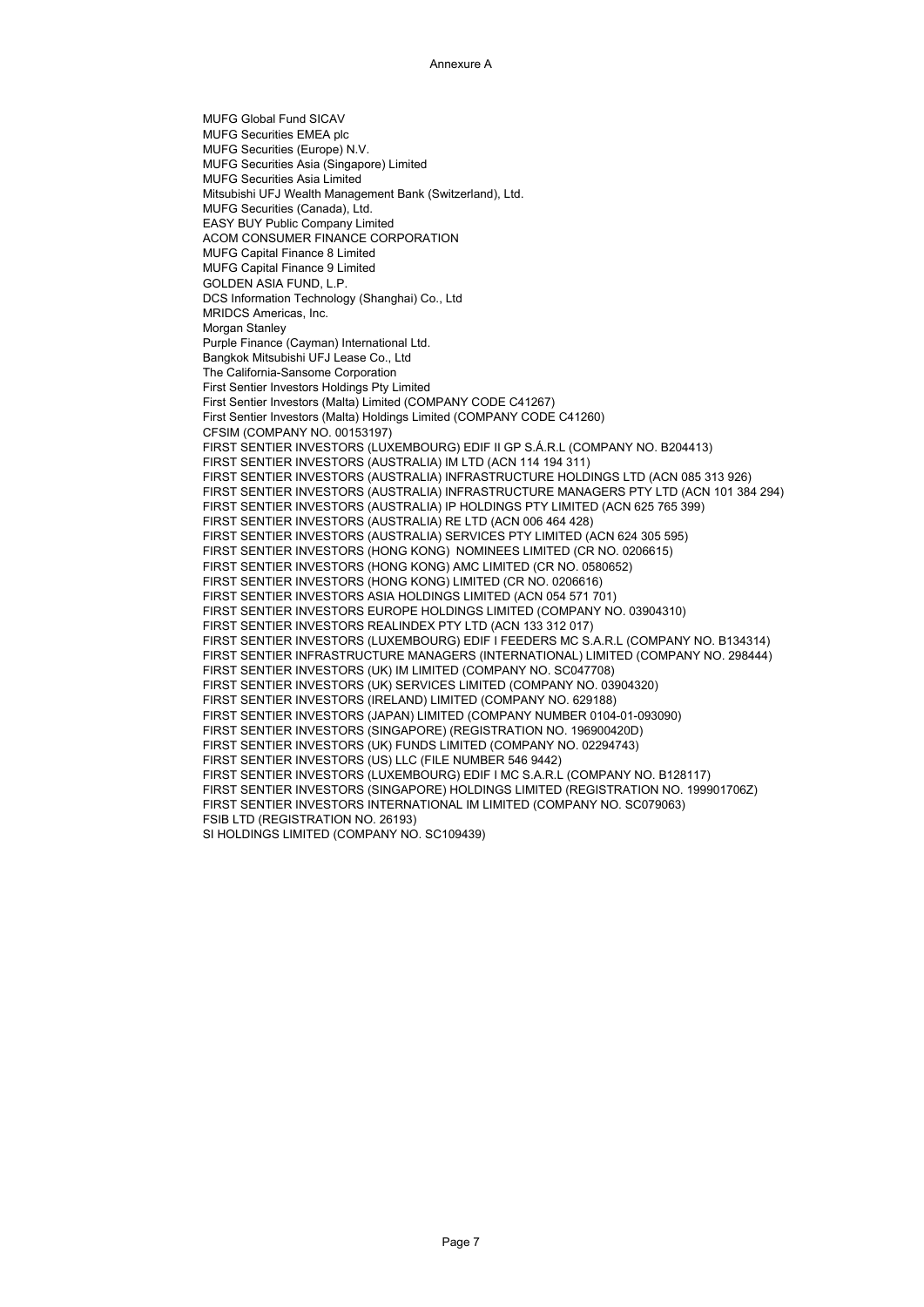Annexure B

# **Annexure B**

This is Annexure B of 3 pages referred to in Form 603 (Notice of initial substantial holder), signed by me and dated 5 July 2021

R. Sakuma

Ryuichiro Sakuma

Authorised signatory Dated 5 July 2021

| <b>Holder of relevant interest</b>      | Date of acquisition | <b>Consideration cash</b> | <b>Consideration non-cash</b>                                                        | <b>Class and number of</b><br>securities affected |
|-----------------------------------------|---------------------|---------------------------|--------------------------------------------------------------------------------------|---------------------------------------------------|
| Mitsubishi UFJ Financial<br>Group, Inc. | 2/03/2021           | 38.45                     | N/A                                                                                  | 33 Ordinary Shares                                |
| Mitsubishi UFJ Financial                | 2/03/2021           | 1.16                      | N/A                                                                                  | 1 Ordinary Share                                  |
| Group, Inc.<br>Mitsubishi UFJ Financial |                     |                           |                                                                                      |                                                   |
| Group, Inc.                             | 2/03/2021           | 3.51                      | N/A                                                                                  | 3 Ordinary Shares                                 |
| Mitsubishi UFJ Financial<br>Group, Inc. | 2/03/2021           | 2.32                      | N/A                                                                                  | 2 Ordinary Shares                                 |
| Mitsubishi UFJ Financial<br>Group, Inc. | 15/03/2021          | 2.25                      | N/A                                                                                  | 2 Ordinary Shares                                 |
| Mitsubishi UFJ Financial<br>Group, Inc. | 15/03/2021          | 1.14                      | N/A                                                                                  | 1 Ordinary Share                                  |
| Mitsubishi UFJ Financial<br>Group, Inc. | 15/03/2021          | 2.28                      | N/A                                                                                  | 2 Ordinary Shares                                 |
| Mitsubishi UFJ Financial<br>Group, Inc. | 15/03/2021          | 2.26                      | N/A                                                                                  | 2 Ordinary Shares                                 |
| Mitsubishi UFJ Financial<br>Group, Inc. | 16/03/2021          | 3.42                      | N/A                                                                                  | 3 Ordinary Shares                                 |
| Mitsubishi UFJ Financial<br>Group, Inc. | 26/03/2021          | 300.15                    | N/A                                                                                  | 261 Ordinary Shares                               |
| Mitsubishi UFJ Financial<br>Group, Inc. | 30/03/2021          | 398.39                    | N/A                                                                                  | 351 Ordinary Shares                               |
| Mitsubishi UFJ Financial<br>Group, Inc. | 30/03/2021          | 5.75                      | N/A                                                                                  | 5 Ordinary Shares                                 |
| Mitsubishi UFJ Financial<br>Group, Inc. | 1/04/2021           | 45.44                     | N/A                                                                                  | 39 Ordinary Shares                                |
| Mitsubishi UFJ Financial<br>Group, Inc. | 1/04/2021           | 306.24                    | N/A                                                                                  | 264 Ordinary Shares                               |
| Mitsubishi UFJ Financial<br>Group, Inc. | 7/04/2021           | 476.76                    | N/A                                                                                  | 411 Ordinary Shares                               |
| Mitsubishi UFJ Financial<br>Group, Inc. | 14/04/2021          | 1,021.25                  | N/A                                                                                  | 817 Ordinary Shares                               |
| Mitsubishi UFJ Financial<br>Group, Inc. | 21/04/2021          | 216.9                     | N/A                                                                                  | 180 Ordinary Shares                               |
| Mitsubishi UFJ Financial<br>Group, Inc. | 21/04/2021          | N/A                       | Collateral Received by an entity<br>controlled by Morgan Stanley -<br>see Annexure C | 14,436,570 Ordinary Shares                        |
| Mitsubishi UFJ Financial<br>Group, Inc. | 23/04/2021          | N/A                       | Collateral Received by an entity<br>controlled by Morgan Stanley -<br>see Annexure C | 3,646,145 Ordinary Shares                         |
| Mitsubishi UFJ Financial<br>Group, Inc. | 26/04/2021          | 1,461.63                  | N/A                                                                                  | 1,174 Ordinary Shares                             |
| Mitsubishi UFJ Financial<br>Group, Inc. | 27/04/2021          | N/A                       | Collateral Received by an entity<br>controlled by Morgan Stanley -<br>see Annexure C | 22,477,799 Ordinary Shares                        |
| Mitsubishi UFJ Financial<br>Group, Inc. | 29/04/2021          | 742.28                    | N/A                                                                                  | 616 Ordinary Shares                               |
| Mitsubishi UFJ Financial<br>Group, Inc. | 30/04/2021          | 732.36                    | N/A                                                                                  | 593 Ordinary Shares                               |
| Mitsubishi UFJ Financial<br>Group, Inc. | 30/04/2021          | N/A                       | Collateral Received by an entity<br>controlled by Morgan Stanley -<br>see Annexure C | 4,311,289 Ordinary Shares                         |
| Mitsubishi UFJ Financial<br>Group, Inc. | 4/05/2021           | N/A                       | Collateral Received by an entity<br>controlled by Morgan Stanley -<br>see Annexure C | 18,123,768 Ordinary Shares                        |
| Mitsubishi UFJ Financial<br>Group, Inc. | 5/05/2021           | N/A                       | Collateral Received by an entity<br>controlled by Morgan Stanley -<br>see Annexure C | 6,011,357 Ordinary Shares                         |
| Mitsubishi UFJ Financial<br>Group, Inc. | 7/05/2021           | N/A                       | Collateral Received by an entity<br>controlled by Morgan Stanley -<br>see Annexure C | 1 Ordinary Share                                  |
| Mitsubishi UFJ Financial<br>Group, Inc. | 11/05/2021          | 123.42                    | N/A                                                                                  | 102 Ordinary Shares                               |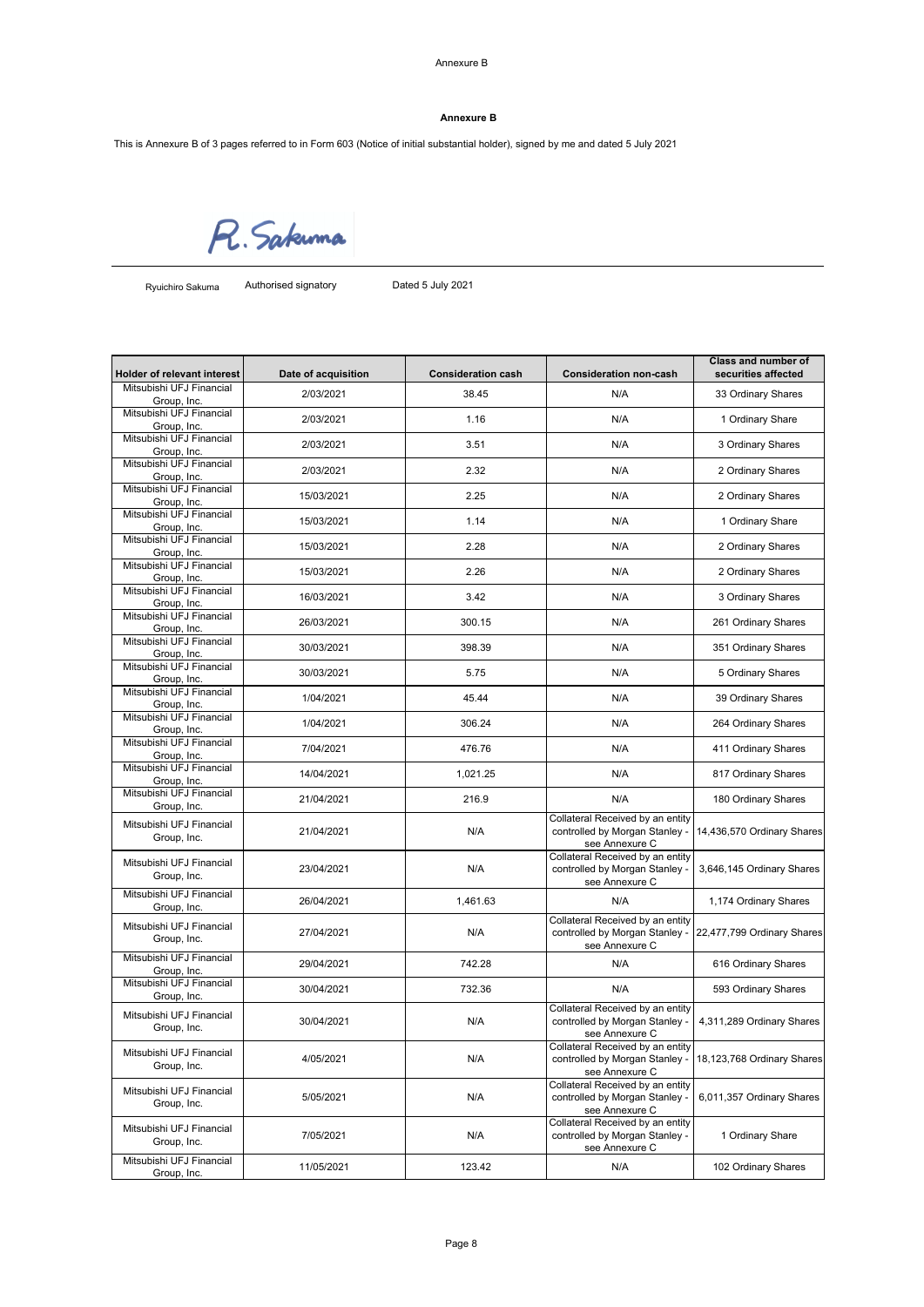| Mitsubishi UFJ Financial<br>Group, Inc. | 11/05/2021 | 88.33    | N/A                                                                                  | 73 Ordinary Shares         |
|-----------------------------------------|------------|----------|--------------------------------------------------------------------------------------|----------------------------|
| Mitsubishi UFJ Financial<br>Group, Inc. | 11/05/2021 | 1.22     | N/A                                                                                  | 1 Ordinary Shares          |
| Mitsubishi UFJ Financial<br>Group, Inc. | 11/05/2021 | 212.28   | N/A                                                                                  | 174 Ordinary Shares        |
| Mitsubishi UFJ Financial<br>Group, Inc. | 11/05/2021 | 2.45     | N/A                                                                                  | 2 Ordinary Shares          |
| Mitsubishi UFJ Financial<br>Group, Inc. | 11/05/2021 | N/A      | Collateral Received by an entity<br>controlled by Morgan Stanley -<br>see Annexure C | 1 Ordinary Share           |
| Mitsubishi UFJ Financial<br>Group, Inc. | 12/05/2021 | 233.42   | N/A                                                                                  | 189 Ordinary Shares        |
| Mitsubishi UFJ Financial<br>Group, Inc. | 12/05/2021 | 1.22     | N/A                                                                                  | 1 Ordinary Share           |
| Mitsubishi UFJ Financial<br>Group, Inc. | 12/05/2021 | 8.51     | N/A                                                                                  | 7 Ordinary Shares          |
| Mitsubishi UFJ Financial<br>Group, Inc. | 12/05/2021 | N/A      | Collateral Received by an entity<br>controlled by Morgan Stanley -<br>see Annexure C | 3,646,520 Ordinary Shares  |
| Mitsubishi UFJ Financial<br>Group, Inc. | 14/05/2021 | 704.93   | N/A                                                                                  | 585 Ordinary Shares        |
| Mitsubishi UFJ Financial<br>Group, Inc. | 14/05/2021 | N/A      | Collateral Received by an entity<br>controlled by Morgan Stanley -<br>see Annexure C | 3,646,027 Ordinary Shares  |
| Mitsubishi UFJ Financial<br>Group, Inc. | 17/05/2021 | 40.1     | N/A                                                                                  | 33 Ordinary Shares         |
| Mitsubishi UFJ Financial<br>Group, Inc. | 17/05/2021 | 830.25   | N/A                                                                                  | 675 Ordinary Shares        |
| Mitsubishi UFJ Financial<br>Group, Inc. | 18/05/2021 | 1,039.35 | N/A                                                                                  | 845 Ordinary Shares        |
| Mitsubishi UFJ Financial<br>Group, Inc. | 19/05/2021 | N/A      | Collateral Received by an entity<br>controlled by Morgan Stanley -<br>see Annexure C | 3,646,657 Ordinary Shares  |
| Mitsubishi UFJ Financial<br>Group, Inc. | 20/05/2021 | 30.44    | N/A                                                                                  | 25 Ordinary Shares         |
| Mitsubishi UFJ Financial<br>Group, Inc. | 20/05/2021 | 797.48   | N/A                                                                                  | 651 Ordinary Shares        |
| Mitsubishi UFJ Financial<br>Group, Inc. | 20/05/2021 | 65.34    | N/A                                                                                  | 54 Ordinary Shares         |
| Mitsubishi UFJ Financial<br>Group, Inc. | 20/05/2021 | 56.12    | N/A                                                                                  | 46 Ordinary Shares         |
| Mitsubishi UFJ Financial<br>Group, Inc. | 20/05/2021 | 495.72   | N/A                                                                                  | 408 Ordinary Shares        |
| Mitsubishi UFJ Financial<br>Group, Inc. | 20/05/2021 | N/A      | Collateral Received by an entity<br>controlled by Morgan Stanley -<br>see Annexure C | 1,654,734 Ordinary Shares  |
| Mitsubishi UFJ Financial<br>Group, Inc. | 21/05/2021 | 613.77   | N/A                                                                                  | 499 Ordinary Shares        |
| Mitsubishi UFJ Financial<br>Group, Inc. | 21/05/2021 | 111.02   | N/A                                                                                  | 91 Ordinary Shares         |
| Mitsubishi UFJ Financial<br>Group, Inc. | 24/05/2021 | 219.6    | N/A                                                                                  | 180 Ordinary Shares        |
| Mitsubishi UFJ Financial<br>Group, Inc. | 24/05/2021 | 10.94    | N/A                                                                                  | 9 Ordinary Shares          |
| Mitsubishi UFJ Financial<br>Group, Inc. | 24/05/2021 | 2,244.92 | N/A                                                                                  | 1,863 Ordinary Shares      |
| Mitsubishi UFJ Financial<br>Group, Inc. | 24/05/2021 | 1.2      | N/A                                                                                  | 1 Ordinary Shares          |
| Mitsubishi UFJ Financial<br>Group, Inc. | 24/05/2021 | 3.62     | N/A                                                                                  | 3 Ordinary Shares          |
| Mitsubishi UFJ Financial<br>Group, Inc. | 24/05/2021 | 504.3    | N/A                                                                                  | 410 Ordinary Shares        |
| Mitsubishi UFJ Financial<br>Group, Inc. | 24/05/2021 | 993.08   | N/A                                                                                  | 814 Ordinary Shares        |
| Mitsubishi UFJ Financial<br>Group, Inc. | 24/05/2021 | 220.22   | N/A                                                                                  | 182 Ordinary Shares        |
| Mitsubishi UFJ Financial<br>Group, Inc. | 24/05/2021 | 1,249.50 | N/A                                                                                  | 1,020 Ordinary Shares      |
| Mitsubishi UFJ Financial<br>Group, Inc. | 24/05/2021 | 710.78   | N/A                                                                                  | 585 Ordinary Shares        |
| Mitsubishi UFJ Financial<br>Group, Inc. | 24/05/2021 | 1,350.36 | N/A                                                                                  | 1,116 Ordinary Shares      |
| Mitsubishi UFJ Financial<br>Group, Inc. | 24/05/2021 | N/A      | Collateral Received by an entity<br>controlled by Morgan Stanley -<br>see Annexure C | 13,988,067 Ordinary Shares |
| Mitsubishi UFJ Financial<br>Group, Inc. | 25/05/2021 | N/A      | Collateral Received by an entity<br>controlled by Morgan Stanley -<br>see Annexure C | 6,364,307 Ordinary Shares  |
| Mitsubishi UFJ Financial<br>Group, Inc. | 26/05/2021 | N/A      | Collateral Received by an entity<br>controlled by Morgan Stanley -<br>see Annexure C | 3,782,756 Ordinary Shares  |
| Mitsubishi UFJ Financial<br>Group, Inc. | 28/05/2021 | N/A      | Collateral Received by an entity<br>controlled by Morgan Stanley -<br>see Annexure C | 4,311,288 Ordinary Shares  |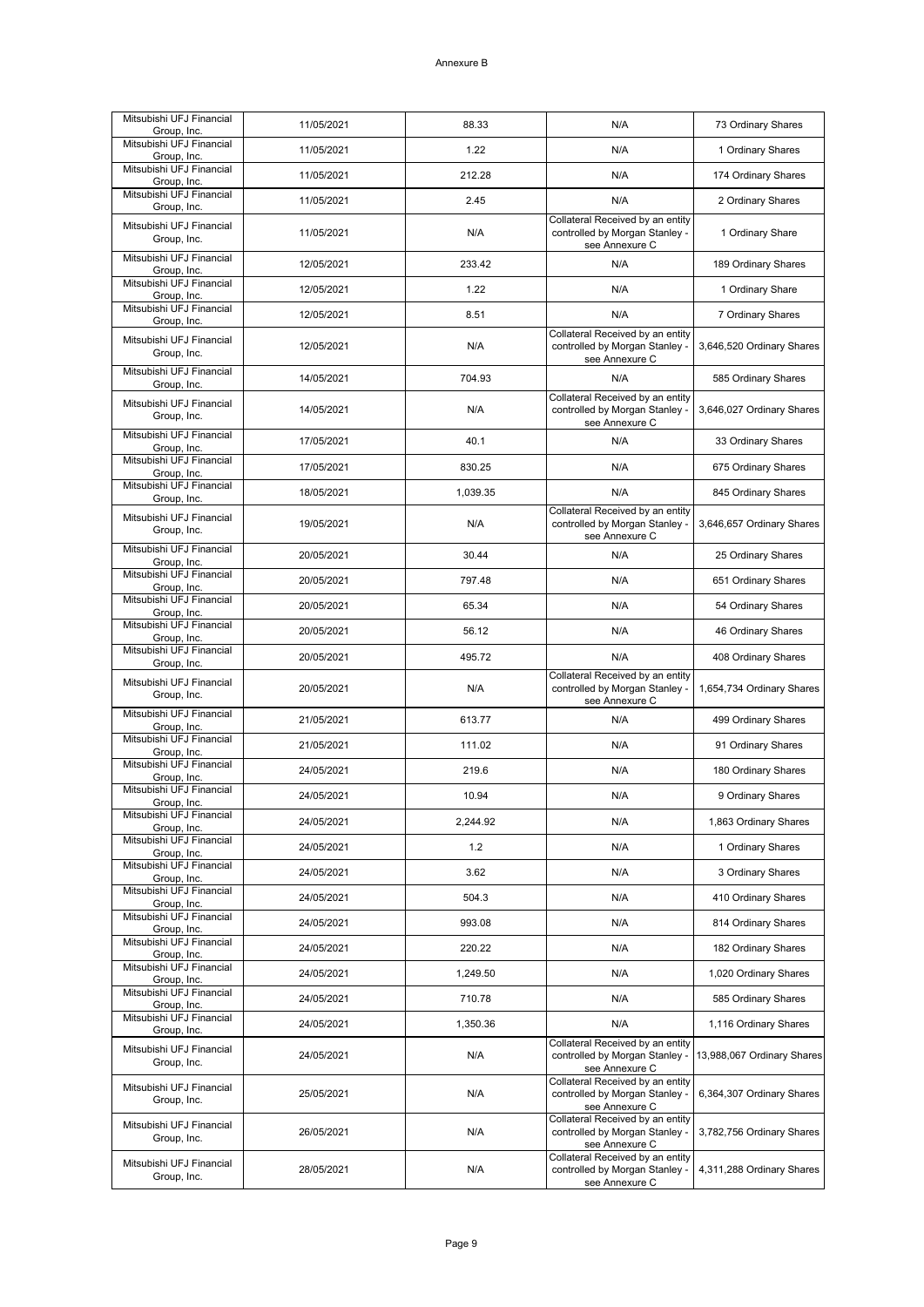| Mitsubishi UFJ Financial<br>Group, Inc. | 1/06/2021  | N/A      | Collateral Received by an entity<br>controlled by Morgan Stanley -<br>see Annexure C | 4,311,287 Ordinary Shares  |
|-----------------------------------------|------------|----------|--------------------------------------------------------------------------------------|----------------------------|
| Mitsubishi UFJ Financial<br>Group, Inc. | 3/06/2021  | N/A      | Collateral Received by an entity<br>controlled by Morgan Stanley -<br>see Annexure C | 3,646,657 Ordinary Shares  |
| Mitsubishi UFJ Financial<br>Group, Inc. | 7/06/2021  | N/A      | Collateral Received by an entity<br>controlled by Morgan Stanley -<br>see Annexure C | 17,670,746 Ordinary Shares |
| Mitsubishi UFJ Financial<br>Group, Inc. | 8/06/2021  | 41.3     | N/A                                                                                  | 35 Ordinary Shares         |
| Mitsubishi UFJ Financial<br>Group, Inc. | 9/06/2021  | N/A      | Collateral Received by an entity<br>controlled by Morgan Stanley -<br>see Annexure C | 6,393,953 Ordinary Shares  |
| Mitsubishi UFJ Financial<br>Group, Inc. | 16/06/2021 | N/A      | Collateral Received by an entity<br>controlled by Morgan Stanley -<br>see Annexure C | 18,123,768 Ordinary Shares |
| Mitsubishi UFJ Financial<br>Group, Inc. | 17/06/2021 | 160.48   | N/A                                                                                  | 136 Ordinary Shares        |
| Mitsubishi UFJ Financial<br>Group, Inc. | 18/06/2021 | N/A      | Collateral Received by an entity<br>controlled by Morgan Stanley -<br>see Annexure C | 19,387,446 Ordinary Shares |
| Mitsubishi UFJ Financial<br>Group, Inc. | 22/06/2021 | N/A      | Collateral Received by an entity<br>controlled by Morgan Stanley -<br>see Annexure C | 664,631 Ordinary Shares    |
| Mitsubishi UFJ Financial<br>Group, Inc. | 24/06/2021 | 444.13   | N/A                                                                                  | 374 Ordinary Shares        |
| Mitsubishi UFJ Financial<br>Group, Inc. | 24/06/2021 | 993.65   | N/A                                                                                  | 835 Ordinary Shares        |
| Mitsubishi UFJ Financial<br>Group, Inc. | 25/06/2021 | 235      | N/A                                                                                  | 200 Ordinary Shares        |
| Mitsubishi UFJ Financial<br>Group, Inc. | 25/06/2021 | 1,345.20 | N/A                                                                                  | 1,140 Ordinary Shares      |
| Mitsubishi UFJ Financial<br>Group, Inc. | 30/06/2021 | N/A      | Collateral Received by an entity<br>controlled by Morgan Stanley -<br>see Annexure C | 18,123,768 Ordinary Shares |